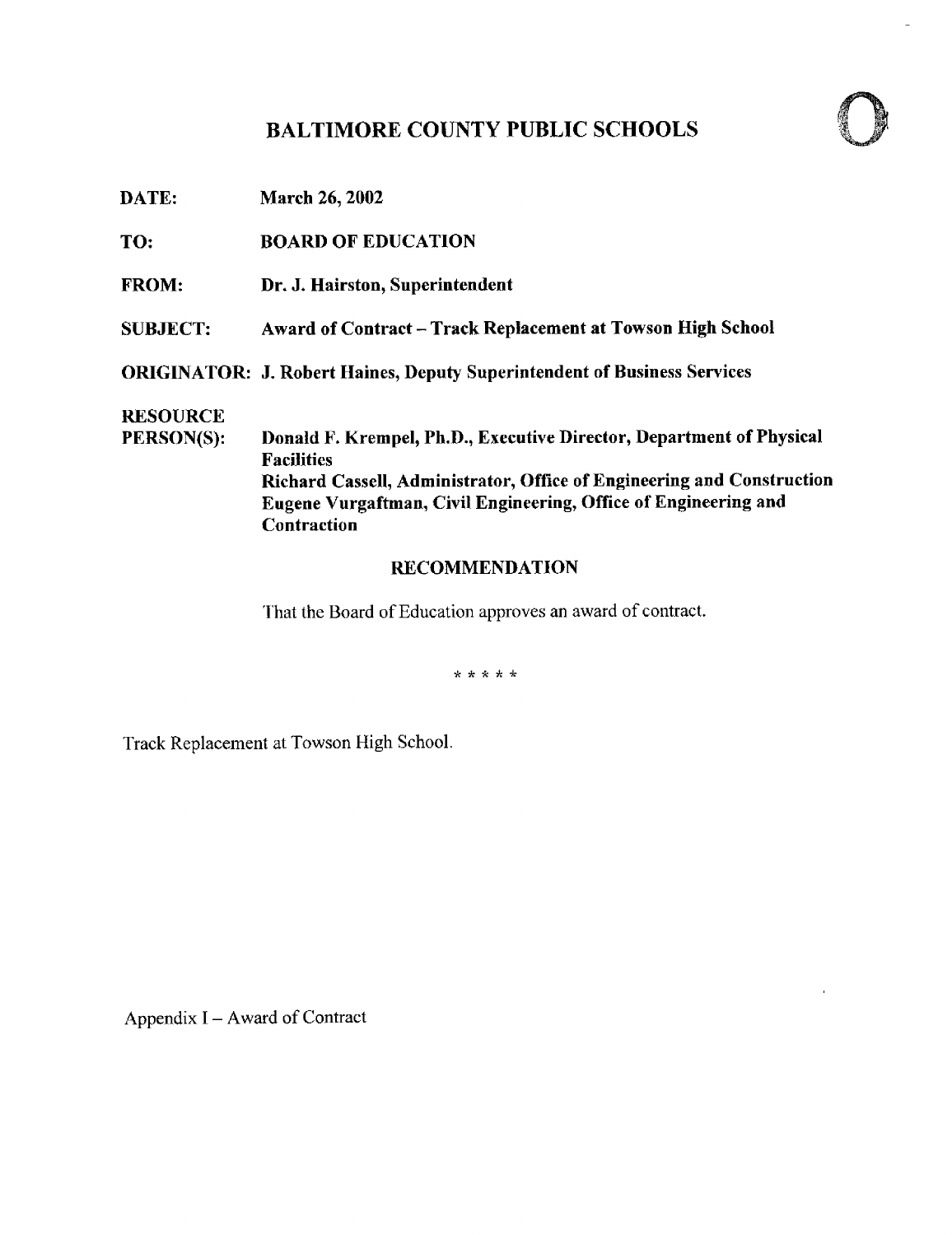## Appendix <sup>I</sup>

#### Recommendation for Award of Contract - Track Replacement at Towson High School March 26, 2002

On March 7, 2002, three (3) bids were received for replacing the running track at Towson High School - Bid #5-547-02 . This project consists of replacing the existing track surface and converting to <sup>a</sup> metric based track. A summary of the bids received is attached. Based on the bids received, the Department of Physical Facilities recommends an award of contract to Central Maintenance, Inc., the lowest responsive bidder, in the amount of \$215,215.80 for the Base Bid plus all six (6) Alternates . The additional work to be completed under the add alternates includes resurfacing the long/triple jump runway, resurfacing the pole vault runway and high jump area, resurfacing the discus throwing pad, and additional minor site improvements.

At this time, the Department of Physical Facilities also requests approval of <sup>a</sup> 10% Change Order Allocation in the amount of \$21,521 .00 to cover any unforeseen conditions and minor changes to the contract, to be authorized and approved by the Building Committee in accordance with Board Policy.

Improvements . Funding for this project is available from Capital Budget Project  $# 672 -$  Site

APPROVED:

Executive Director